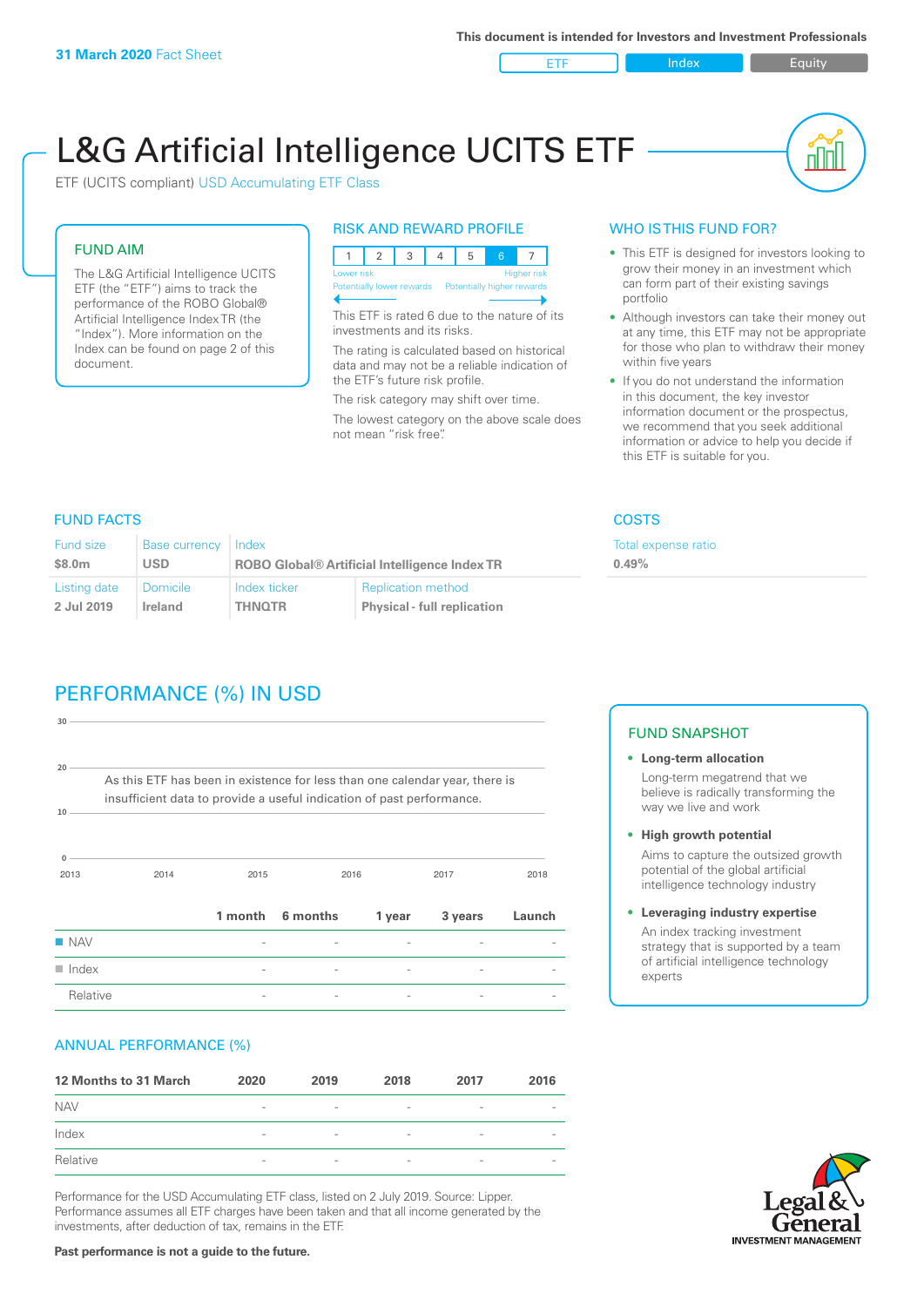# L&G Artificial Intelligence UCITS ETF

ETF (UCITS compliant) USD Accumulating ETF Class

# INDEX BREAKDOWN

The breakdowns below relate to the Index. The ETF's portfolio may deviate from the below. All data source LGIM unless otherwise stated. Totals may not sum to 100% due to rounding.



#### SECTOR (%)

| ■ Business Process        | 18.6 |
|---------------------------|------|
| ■ Semiconductor           | 13.2 |
| ■ Network & Security      | 12.0 |
| ■ Big Data/Analytics      | 118  |
| Cloud Providers           | 10.3 |
| $\blacksquare$ Ecommerce  | 9.6  |
| ■ Consumer                | 8.4  |
| $\blacksquare$ Healthcare | 64   |
| ■ Cognitive Computing     | 5.9  |
| $\Box$ Other              | 40   |
|                           |      |



| EUR                | 3.0 |
|--------------------|-----|
| $\blacksquare$ GBP | 2.7 |
| $\blacksquare$ TWD | 2.0 |
| $H$ HKD            | 1.8 |
| $\blacksquare$ AUD | 1.4 |
| $\blacksquare$ JPY | 1.0 |
| $\blacksquare$ CNY | 0.3 |
|                    |     |
|                    |     |

■ Top 10 constituents 18.3% Rest of Index 81.7% No. of constituents in Index 73

# TOP 10 CONSTITUENTS (%)

| Veeva Systems           | 2 O |
|-------------------------|-----|
| Amazon                  | 19  |
| Illumina                | 1.9 |
| Arista Networks         | 18  |
| Microsoft               | 1.8 |
| <b>Tencent Holdings</b> | 1.8 |
| Atlassian               | 18  |
| Cloudflare A            | 18  |
| Nvidia                  | 18  |
| Xilinx                  | 17  |
|                         |     |

## INDEX DESCRIPTION

The Index aims to track the performance of a basket of companies that have a distinct portion of their business and revenue derived from the field of Artificial Intelligence, and the potential to grow within this space through innovation and/or market adoption of their products and/or services.

The index is comprised of companies which are publicly traded on various stock exchanges around the world that are exposed to the "Artificial Intelligence" theme as defined by ROBO Global®. ROBO Global® created and maintains a unique database of companies across the globe that have a portion of their business and revenue associated with Artificial Intelligence and enabling technologies. The ROBO Global® Industry Classification currently identifies 11 subsectors of the Artificial Intelligence theme that present a suitable level of product and technology maturity to carry high growth and returns potential.

A company is only eligible for inclusion in the Index if it is of a sufficient size (determined by reference to the total market value of its shares) and it is sufficiently "liquid" ( a measure of how actively its shares are traded on a daily basis). Within the Index, companies are weighted according a modified AI-factor weighting scheme. The Index is rebalanced quarterly in March, June, September and December.

## INVESTMENT MANAGER

GO ETF Solutions LLP is the investment manager for each of the exchange traded funds (ETFs) issued by Legal & General UCITS ETF Plc and is responsible for the day-to-day investment management decisions for this ETF. The team is highly experienced with respect to all aspects relating to the management of an ETF portfolio, including collateral management, OTC swap trading, adherence to UCITS regulations and counterparty exposure and monitoring.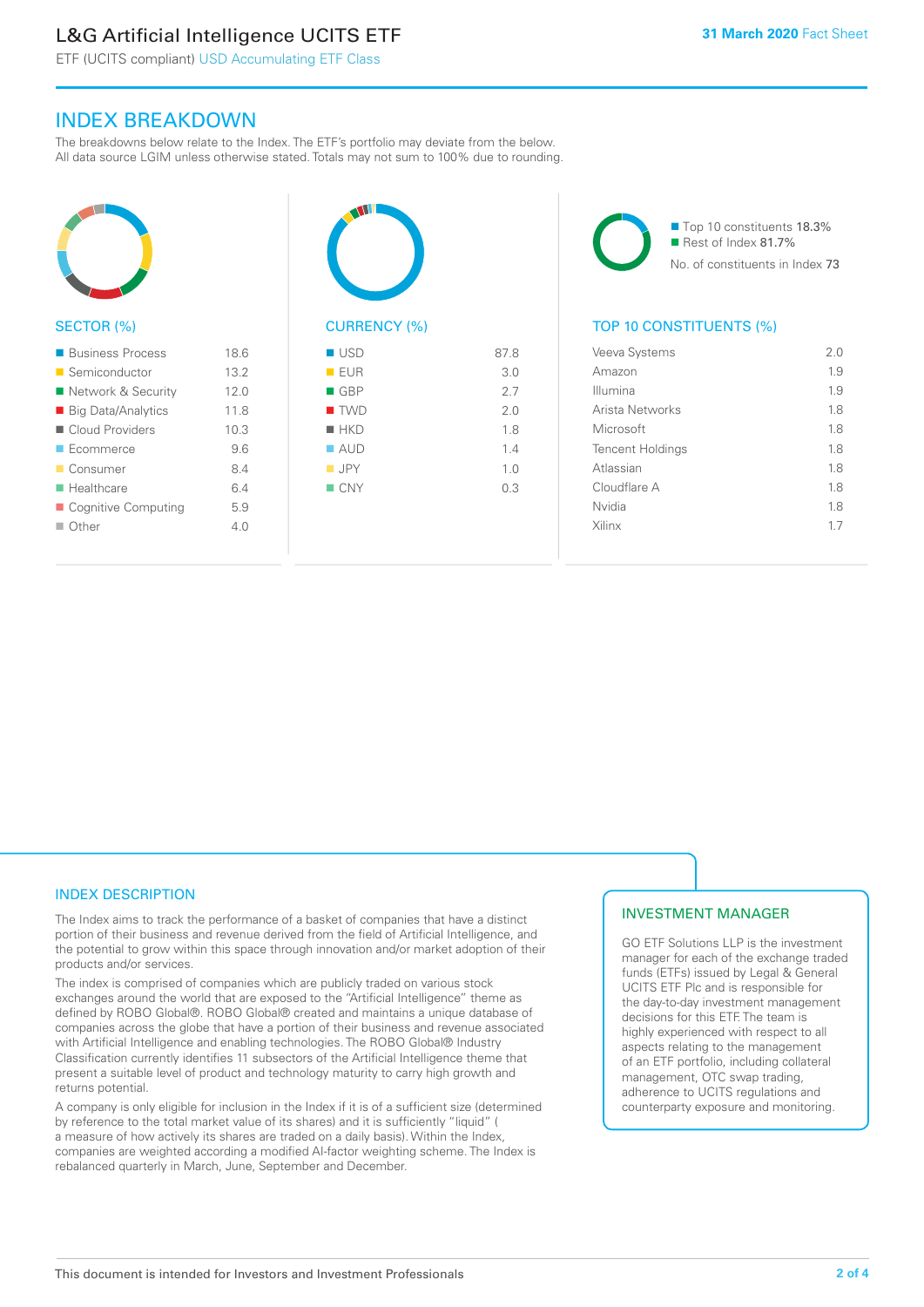# L&G Artificial Intelligence UCITS ETF

ETF (UCITS compliant) USD Accumulating ETF Class

#### KEY RISKS

- The value of an investment and any income taken from it is not guaranteed and can go down as well as up; you may not get back the amount you originally invested.
- Third party service providers (such as counterparties entering into financial derivative instruments with the ETF or the ETF's depositary) may go bankrupt and fail to pay money due to the ETF or return property belonging to the ETF.
- As the Index includes micro, small and medium-sized publicly traded companies, the ETF is subject to the risk that such companies may be more vulnerable to adverse business or economic events and greater and more unpredictable price changes than larger companies or the stock market as a whole.
- The ETF is subject to the risks associated with technology-focused companies and are particularly vulnerable to rapid developments in technology (which may leave their products out-of-date), government regulation and competition from domestic and foreign competitors who may have lower production costs. Such companies may also have difficulties establishing and maintaining patents, copyrights, trademarks and trade secrets relating to their products which could negatively affect their value.
- It may not always be possible to buy and sell ETF shares on a stock exchange or at prices closely reflecting the NAV.
- If the Index provider stops calculating the Index or if the ETF's license to track the Index is terminated, the ETF may have to be closed.

For more information, please refer to the key investor information document on our website Ø

## TRADING INFORMATION

| <b>Exchange</b>           | <b>Currency ISIN</b> |                                   | <b>SEDOL</b> | Ticker | <b>Bloomberg</b> |
|---------------------------|----------------------|-----------------------------------|--------------|--------|------------------|
| London Stock Exchange USD |                      | IE00BK5BCD43 BKF34R8 AIAI         |              |        | AIAI I N         |
| London Stock Exchange GBX |                      | IE00BK5BCD43 BKF39F1 AIAG         |              |        | AIAG I N         |
| Borsa Italiana            | <b>FUR</b>           | IE00BK5BCD43 BKF34O7 AIAI         |              |        | AIAI IM          |
| Deutsche Börse            | <b>FUR</b>           | IFOORK5BCD43 RKE34L2 XMLD XMLD GY |              |        |                  |

The currency shown is the trading currency of the listing.



#### SPOTLIGHT ON LEGAL & GENERAL INVESTMENT MANAGEMENT

We are one of Europe's largest asset managers and a major global investor, with assets under management of £1,196.2 billion (as at 31 December 2019). We work with a wide range of global clients, including pension schemes, sovereign wealth funds, fund distributors and retail investors.

Source: LGIM internal data as at 31 December 2019. The AUM disclosed aggregates the assets managed by LGIM in the UK, LGIMA in the US and LGIM Asia in Hong Kong. The AUM includes the value of securities and derivatives positions.

# COUNTRY REGISTRATION



## AVAILABILITY

| <b>ISA</b> eligible             | Yes |
|---------------------------------|-----|
| SIPP eligible                   | Yes |
| <b>UK Fund Reporting Status</b> | Yes |

#### TO FIND OUT MORE



Call **0345 070 8684**



Lines are open Monday to Friday 8.30am to 6.00pm. We may record and monitor calls. Call charges will vary.